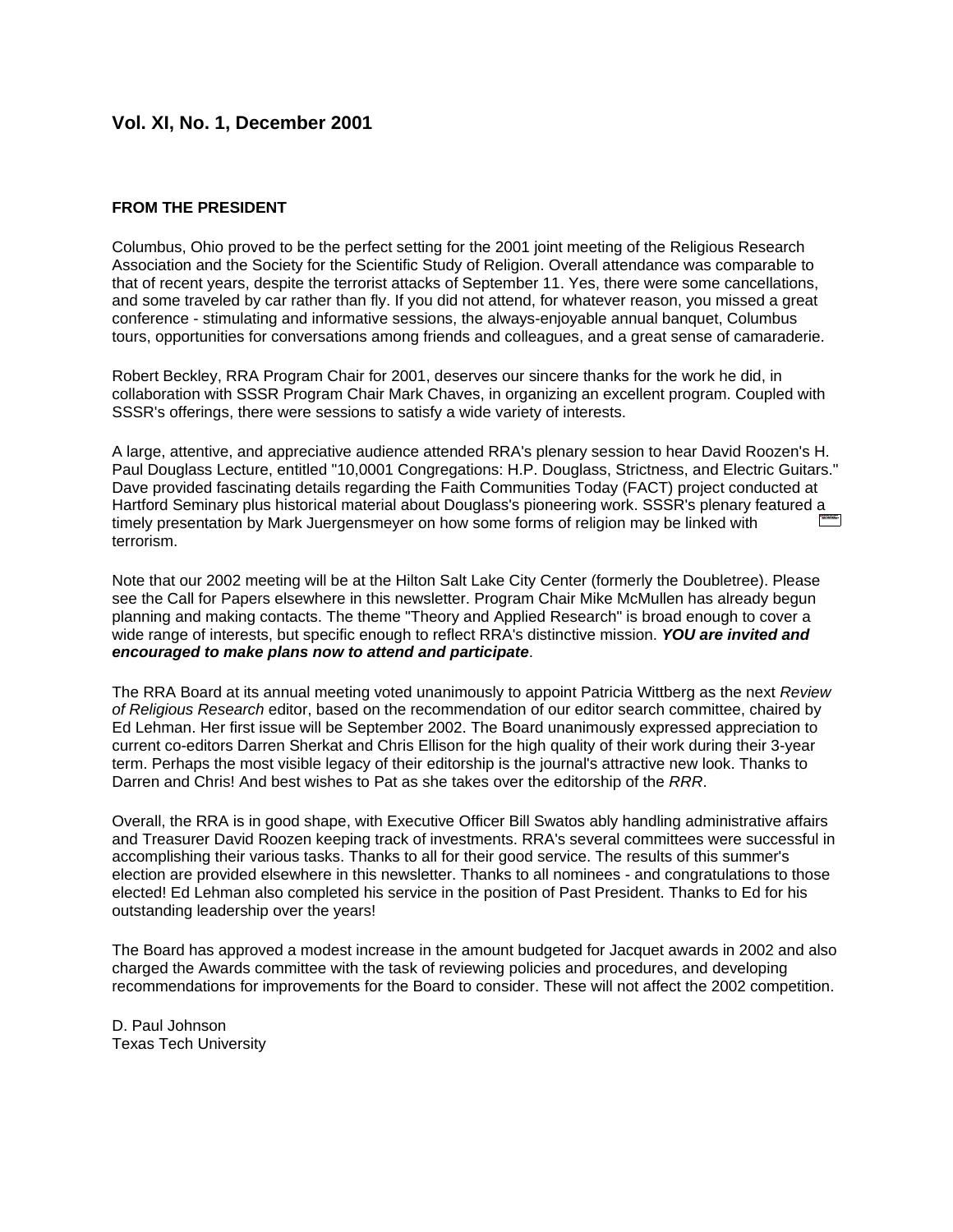# **FUNDING**

### *Constant H. Jacquet Research Awards*

The *RRA* will make \$*10,000* available this year on a competitive basis for applied and basic research. Priority is given to applied projects, and funding over \$2,000 to any one proposal is granted only in cases of exceptionally high merit and significance. In this competition, *applied research* is defined as a project that has an identifiable organizational or institutional client who will use the research results for specific goal-centered activities. The Committee especially welcomes proposal submissions from scholars who are in the early stages of their careers, as well as proposals from students.

Funding may be used for research expenses and *release* time, but not for supplemental income or capital equipment. Because funds are limited, applicants are also encouraged to seek support from alternative sources of funding. Applicants are required to be members of the RRA. Full-time students may join the Association at the time of their application. All others must hold membership in the RRA for *at least one full year* prior to the application deadline.

Applications must include *four* copies of: (a) a requested *Awards Application Form*, completed and signed; (b) a narrative summary of the proposed project, no longer than five double-spaced, typed pages; and (c) a one-page detailed budget. Materials will not be returned.

The required Application Form can be obtained from the RRA website **[http://rra.hartsem.edu](http://rra.hartsem.edu/)** or by writing: Jerome R. Koch, SASW Box 41012, Texas Tech University, Lubbock, TX 49409; email *[jkoch@ttacs.ttu.edu](mailto:jkoch@ttacs.ttu.edu)*. *Your application must be received by 1 April 2002.* If you have reflections on the Jacquet program for the future, in regard to such things as the amounts of individual grants, grantee priorizing, granting foci, etc., these should also be directed to Jerry as soon as possible.

Applicants will be notified of the disposition of their applications within 60 days and will be asked to submit a written acceptance of their awards within two weeks of notification. Recipients should plan to expend the grant within one year after accepting the award and should note RRA support in all reports of the research for which they received the grant. Award recipients are encouraged to submit their research reports for possible publication in the *Review of Religious Research*, subject to editorial review.

2001 awardees were Al Herzog, Elaine Howard, Ted Jelen, David Yamane, and Fenggang Yang.

# *Joseph H. Fichter Research Awards*

The *Association for the Sociology of Religion* will make available \$13,000 this year for promising research on *gender issues, women and religion,* and *feminist perspectives* in the study of religion. Applicants must be members of the ASR at the time of application. Dissertation research is included within the purview of the award. Those who have recently earned the doctorate are especially encouraged to apply.

A proposal of not more than five double-spaced, typed pages should outline the rationale and plan of research. A detailed budget should be attached, as should a vita. *Deadline: 1 March postmark*.

Send *four* copies of the proposal to: James V. Spickard, 30545 Bridlegate Drive, Bulverde, TX 78163. For further information: [spickard@mcguire-spickard.com.](mailto:spickard@mcguire-spickard.com)

 $\frac{1}{2}$  and  $\frac{1}{2}$ 

*SSSR Research Awards*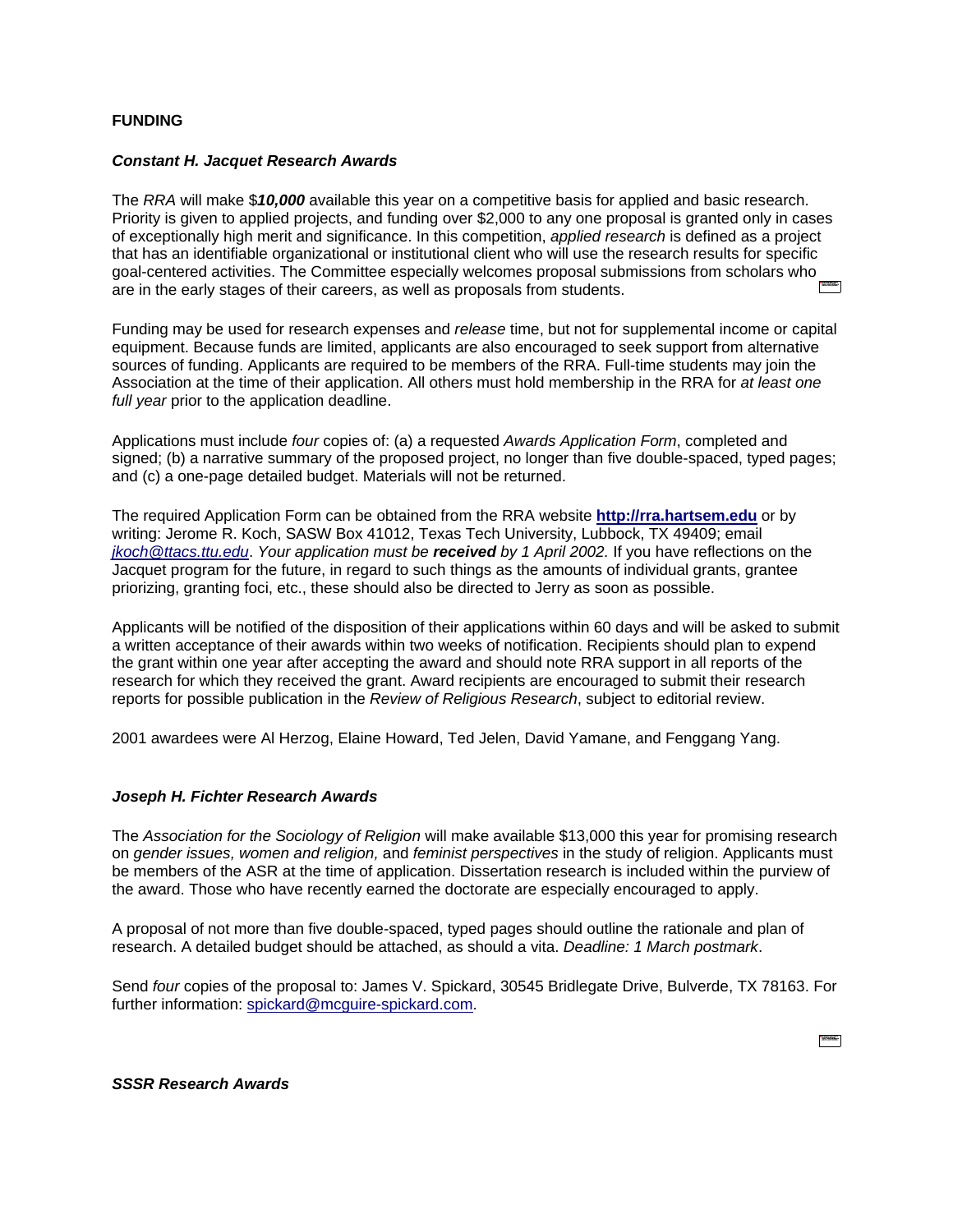The *Society for the Scientific Study of Religion* has authorized several thousand dollars for its 2002 research awards competition (with a maximum of \$2,000 for a single grant). At least a one-fourth of the grants will go to persons who are graduate students or have held the doctorate for less than five years. Awards are intended to cover research expenses, travel, student assistance, and up to \$1,500 in stipend.

Applicants must have been SSSR members for *at least one year* at the time they submit their proposals, which are limited in length to a maximum of five double-spaced, typed pages, including abstract and budget. The budget should include a rationale for expenditures. In addition, applicants should enclose a *brief* curriculum vitae listing their research and publications. Grant recipients have two years to spend their awards and are expected to submit a brief report on their research.

*Three* copies of the complete application should be sent to Rodney Stark, 170 Camino Rayo del Sol, Corrales, NM 87048, prior to *5 February 2002*. For further information: 505-980-5271; [socstark@aol.com.](mailto:socstark@aol.com)

# **MEETINGS**

The *British Sociological Association Sociology of Religion Study Group's* annual conference will be held *8 - 11 April* at Birmingham University, in conjunction with the Worship in Birmingham project. The theme is *Religion in an Urban Ecology*. The BSASRSG's Web site is: **[www.socrel.org.uk](http://www.socrel.org.uk/)**. The Conference Web site is **<http://artsweb.bham.ac.uk/mstringer/conf.htm>**.

*Queer Visions in the Americas: A Conference on LGBT/Queer Studies in Religion* will be held May 24-26 at the University of California Santa Barbara. The conference will include plenary speakers and panels, discussion sessions, an evening film presentation, and paper panels. Contact Melissa Wilcox at *[wilcox@humanitas.ubsb.edu.](mailto:wilcox@humanitas.ubsb.edu)*

*ISA Research Committee 22* (sociology of religion) will meet in the context of the XV ISA World Congress of Sociology, Brisbane, Australia, 7-13 July. Details of the themes and conveners of the various sessions are posted on the ISA Congress Web site: *<www.ucm.ex/info/isa/congress2002/rc/rc22.htm>*.

The *Association for the Sociology of Religion* will meet *15-17 August* in Chicago. The theme is *Freedom and Control***.** Plenary events include the Presidential Address of Eileen Barker and the Paul Hanly Furfey lecture by Michael Sells. Contact: Grace Davie, Department of Sociology, University of Exeter, Exeter, EX4 4RJ, UK: *[g.r.c.davie@exeter.ac.uk](mailto:g.r.c.davie@exeter.ac.uk)*. The call for papers is also on the ASR Website: **[www.sociologyofreligion.com](http://www.sociologyofreligion.com/)***.* Deadlines: 15 January for session proposals, 15 February for paper abstracts. The *ASA Sociology of Religion Section* also meets in Chicago. For up-to-date information on the Section's activities, including the sessions for this meeting, consult the site **www.asanet.org/section34/index.html**.

The *Society for the Scientific Study of Religion* meets with the RRA *31 October-2 November*. The program theme is *Practicing Religion in the 21st Century***.** Contact: Penny Edgell Becker, Department of Sociology, Cornell University, 323 Uris Hall, Ithaca, NY 14850; *[peb4@cornell.edu](mailto:peb4@cornell.edu)*. Deadlines: 15 January for session proposals, 15 March for paper abstracts.

#### **ELECTIONS AND NOMINATIONS**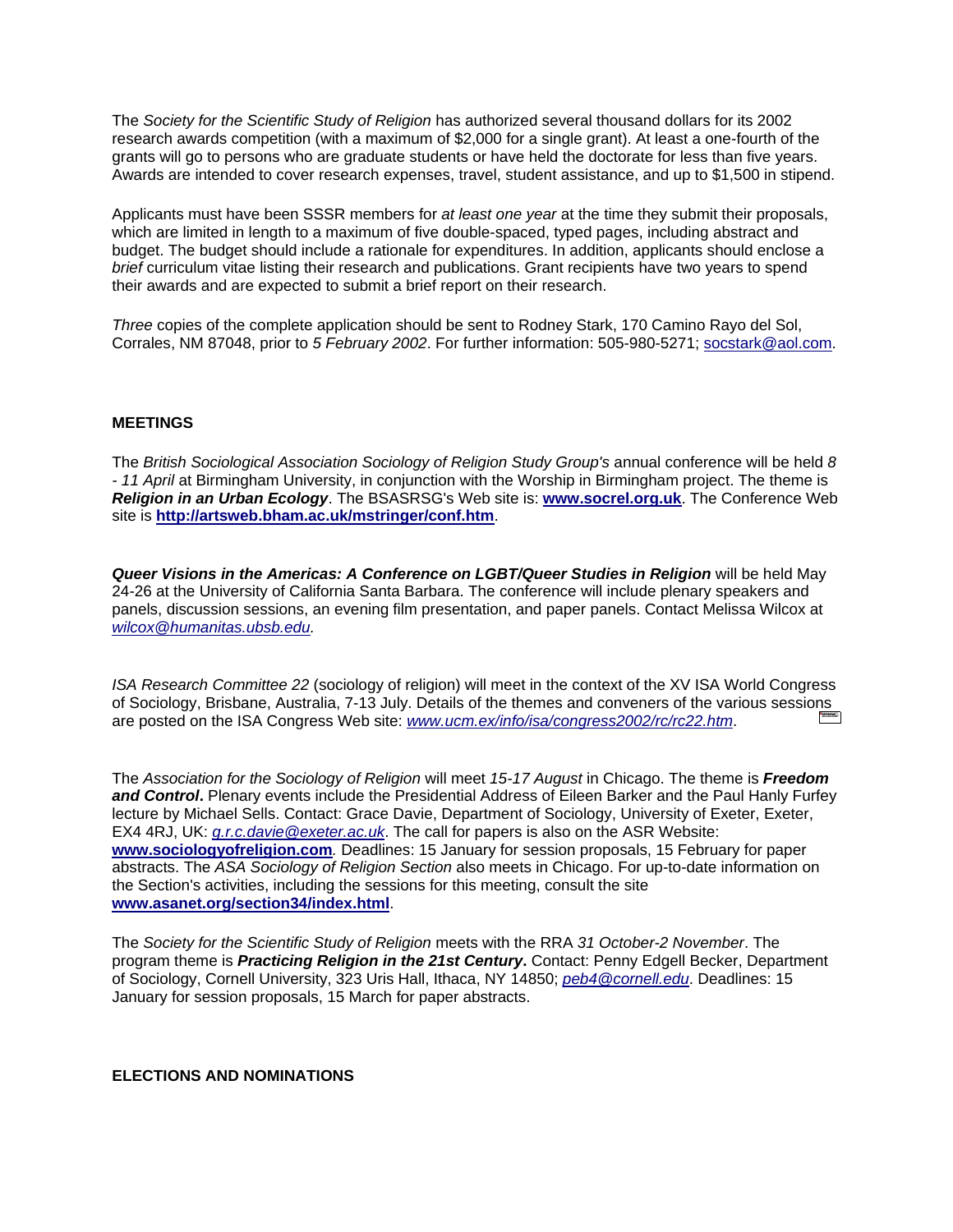Results of the 2001 RRA general elections are: 2003-2004 President: Nancy Nason-Clark; Secretary: James K. Wellman, Jr.; Directors-at-Large, Diana Garland and Fred Kniss; Nominating Committee, Stephen Hart and Melinda Bollar Wagner. The Board in addition re-elected treasurer David Roozen and executive officer Bill Swatos, to two- and four-year terms, respectively.

The 2002 Nominating Committee seeks member input. This year a new nominating committee chair, two board members, and two nominating committee members will be elected. If you wish to offer a name (including your own), contact Kirk Hadaway at UCC, 700 Prospect Ave., Cleveland, OH 44115-1100; [hadawayk@ucc.org.](mailto:hadawayk@ucc.org) The Committee will be happiest to hear from you as close after the start of 2002 as possible.

**STATISTICS** 

 $\frac{1}{2}$  (MSSS).

# **RRA FUTURE**

As a result of the membership survey the ad hoc committee on RRA's future conducted in 1999, the idea of merging RRA with SSSR is no longer salient. At the same time, the survey results led to a strong affirmation of the desire to continue our mutually beneficial relations with SSSR, particularly in terms of annual joint meetings.

The survey results were also reflected in the boards decision to seek to strengthen RRA's distinctive identity and mission by exploring possibilities for collaborating with appropriate new groups or constituencies interested in "applied" type religious research. The committee's major recommendation last year was that we pursue this goal by making use of existing network ties between RRA members and key people in other groups or organizations representing various applied constituencies. What this recommendation *really* means is that the future development and expansion of RRA's mission and membership is a challenge for all of us, not just a single ad hoc committee. With this in mind, President Johnson decided to disband the ad hoc committee on RRA's future, with thanks to all who have served (Carl Dudley, Ben Johnson, Dan Olson, Craig This, Jim Wellman, Pat Wittberg, and Cynthia Woolever).

As you know, RRA already includes the interests of many colleagues involved in applied research. As we plan for our future as an organization, including our 2002 annual meeting, the Board hopes that many of you will talk with your colleagues in applied settings regarding what RRA has to offer . . . and how RRA might serve their needs even more effectively in the future.

#### **THE** *RRR*

New manuscripts for the *RRR* should now be directed to Patricia Wittberg, Sociology, Cavanaugh 303, IUPUI, 425 University Boulevard, Indianapolis, IN 46202. Until further notice, the manuscript specifications currently found in the *Review* remain in effect. The *new book review editor* of *RRR* is Dana Fenton. Books for review should be sent to her at Apt 13G, 530 Park Avenue, New York, NY 10021. Persons wishing to serve as book reviewers should also contact Dana as soon as possible. Please be mindful that sending manuscripts or books for review to outdated addresses only slows the process, and in the case of books for review - where timeliness is particularly important - may result in an otherwise worthwhile book not being reviewed.

#### **OPPORTUNITIES**